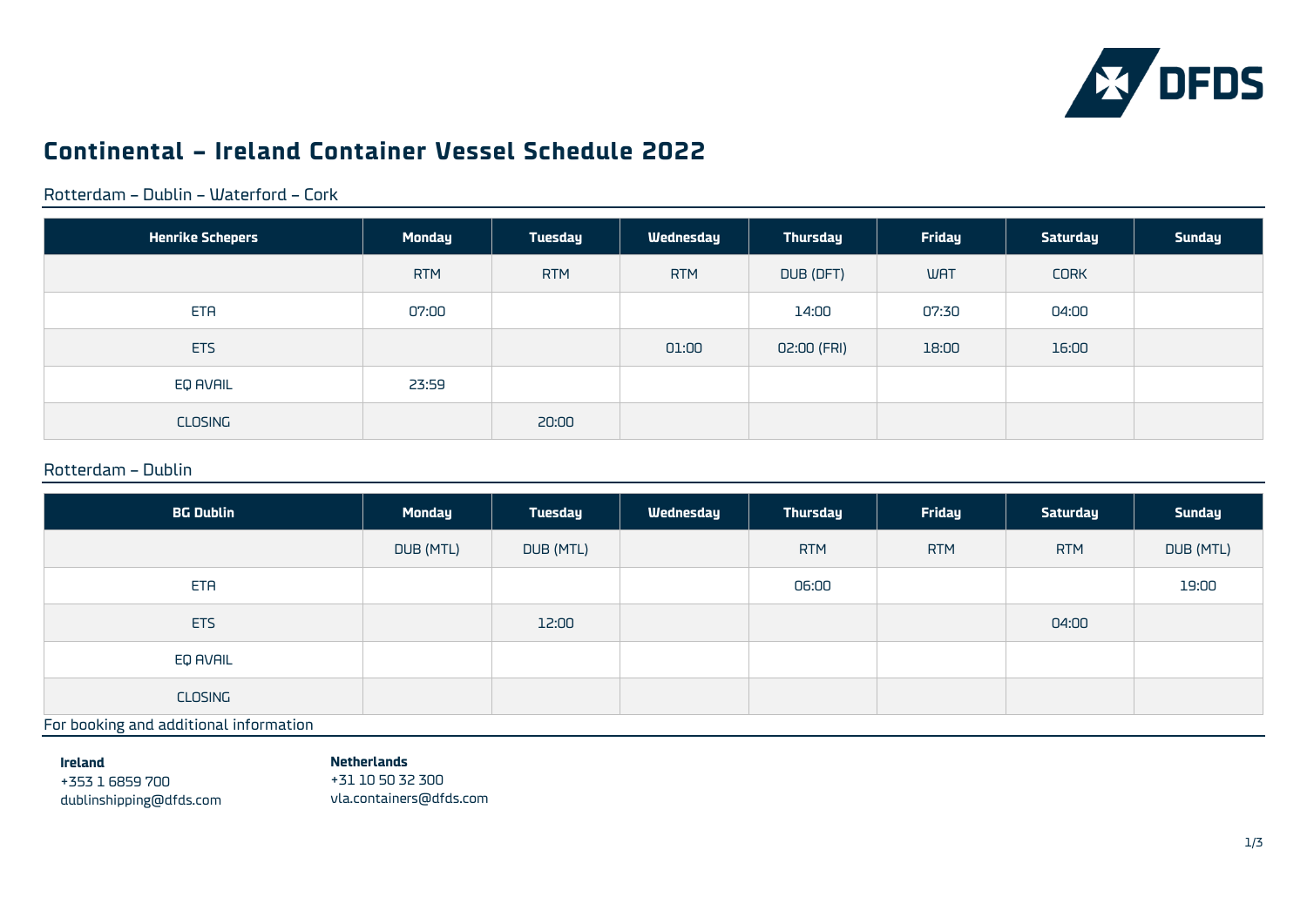

### Rotterdam – Dublin – Waterford

| <b>Samskip Endevour</b> | <b>Monday</b> | <b>Tuesday</b> | Wednesday | <b>Thursday</b> | Friday     | <b>Saturday</b> | <b>Sunday</b> |
|-------------------------|---------------|----------------|-----------|-----------------|------------|-----------------|---------------|
|                         | DUB (DFT)     | <b>WAT</b>     |           | <b>RTM</b>      | <b>RTM</b> | <b>RTM</b>      | <b>DUB</b>    |
| ETA                     |               | 08:00          |           | 15:00           |            |                 | 19:00         |
| ETS                     | 23:00         | 20:00          |           |                 |            | 03:00           |               |
| EQ AVAIL                |               |                |           |                 | 07:00      |                 |               |
| CLOSING                 |               |                |           |                 | 20:00      |                 |               |

### Rotterdam – Belfast

| <b>BG Belfast</b> | <b>Monday</b> | Tuesday   | Wednesday | <b>Thursday</b> | Friday     | Saturday   | <b>Sunday</b> |
|-------------------|---------------|-----------|-----------|-----------------|------------|------------|---------------|
|                   | BEL (VT3)     | BEL (VT3) |           | <b>RTM</b>      | <b>RTM</b> | <b>RTM</b> |               |
| ETA               | <b>AM</b>     |           |           |                 | <b>PM</b>  |            |               |
| ETS               |               | <b>PM</b> |           |                 |            | <b>AM</b>  |               |
| EQ AVAIL          |               |           |           |                 |            |            |               |
| CLOSING           |               |           |           |                 |            |            |               |

# For booking and additional information

**Ireland** +353 1 6859 700 [dublinshipping@dfds.com](mailto:dublinshipping@dfds.com)

#### **Netherlands**

+31 10 50 32 300 vla.containers@dfds.com